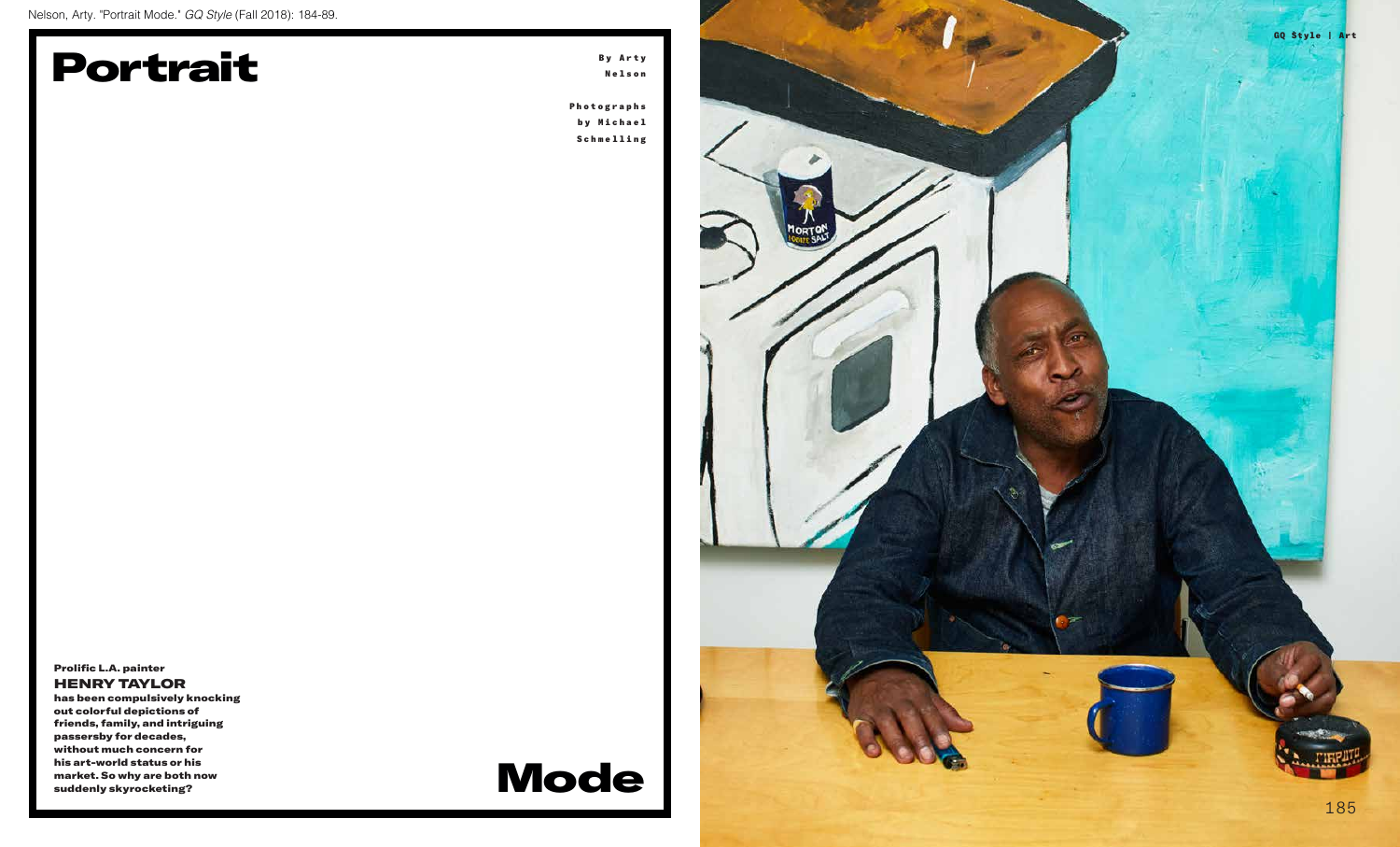This being my third interview session with Taylor, I'm hell-bent on reining him in conversationally. Especially because he's leaving tomorrow to teach at the prestigious Skowhegan summer residency in Maine. I need to get some clarity on our previous two conversations, but every response the artist gives is a wonderful impromptu, somersaulting bebop solo, even more diffuse than one by Charlie Parker—we're talking full-on Rahsaan Roland Kirk. So far, Taylor's pedal-to-metal stream of consciousness has me reaching for a slide rule every time I get home and start going through my notes.

To be clear, Taylor is completely open—he'll discuss anything but every question is like a slingshot that sends him hurtling back through his past. It seems that painting, or rather the process of Henry Taylor talking about how or why he paints, is seamlessly interwoven with any number of autobiographical strands. Here's a fragment from his eighth-grade days, back in Oxnard, California. And here's an anecdote from one of his seven elder siblings. And here, for good measure, is an extended riff on a newspaper headline he scanned the morning he started a particular painting. "It's an old habit from when I studied journalism," Taylor says, straightening an American Spirit between his fingers. "To this day, I can't put down a paper until I've turned every page."

Along with journalism, Taylor studied interior design, which might help explain his gift for composition—the way he arranges the room of a given canvas. He confesses that design was a psychological backup in the days before he fully surrendered to chasing his true passion, fine art. Since he threw caution aside, Taylor has amassed a staggering body of work—mostly paintings but also sculpture and film. His bombastic and highly personal iconography is mostly rooted in portraiture of everyday people, some of whom he knows intimately. Friends, family, acquaintances, and strangers are occasionally peppered with relevant historical or pop-cultural figures, all characters in the narrative of Taylor's own vast life experience. For instance: A painting of Jackie Robinson stealing home playfully pokes at Taylor

A cross section of Henry Taylor's visual references: police violence, an Angeleno in the street, Ronald McDonald.

**I'm sitting in the artist Henry Taylor's driveway in early summer, watching him rough out a portrait in his home garage–slash–studio. He works quickly, applying pink to large areas of the canvas, then counterbalancing with generous slathers of a lush green, pausing only occasionally to search for the next song on his iPhone. Kanye's album** *Ye* **just dropped, and I'm lobbying for "Ghost Town" while Taylor's on the hunt for the Psychedelic Furs' "Pretty in Pink," in homage to the canvas's dominant hue. Once he lays out one of his subject's basic forms, he goes to work approximating a face. Some of the details in a Taylor portrait are close to what you or I might see, while others—the signature Taylor strokes—are far more impressionistic. Energetically, he's all over the place, pushing in tight to examine his canvas or make a mark, then stepping back again. It's never about finishing one specific part; it's always about the whole picture. Every so often, Taylor steps back and snaps a photo, like he's taking a note. Throughout the process, the sun continuously shifts in the sky, giving it all a fleeting race-against-time intensity.**

> "Let somebody else do Obama. I'd be much more likely to paint Al Green or, say, Sly Stone."

being a black artist in a predominantly white gallery world. A large canvas of Cicely Tyson and Miles Davis on the lawn in front of the White House on their way to visit the Obamas chronicles a more optimistic imaginary moment in the ebb and flow of the American Dream. A film unfolds as an ode to a long-ago moment the artist once shared with Bob Marley.

"Let somebody else do Obama," Taylor says now. "I'd be much more likely to paint Al Green or, say, Sly Stone. The portraits have to hit me. Sometimes they go fast; other times you're just kind of thinking. Like the saying goes: You try hard, you die hard. I remember this one time, I got stuck painting my brother's dog for a week. I just had to get it right." Tim Blum, whose gallery, Blum & Poe, is set to launch a much anticipated new Taylor show in New York this September, says in regard to Taylor's increasingly famous portraits, "The successful ones seem the most effortless. It's either coming or it's not. It's what he sees and how he paints it. If you're in the studio with him, it might not necessarily be what you see. It's a much deeper, truer place."

As Taylor begins his seventh decade on the planet, his road has been a long and winding proposition. By the time he finished high school, his experiences included the removal of a benign brain tumor, a brother's tour in Vietnam, and another brother's suffering of severe burns. Then a ten-year stint working at California's Camarillo State



## GQ Style | Art Nelson, Arty. "Portrait Mode." GQ Style (Fall 2018): 184-89.